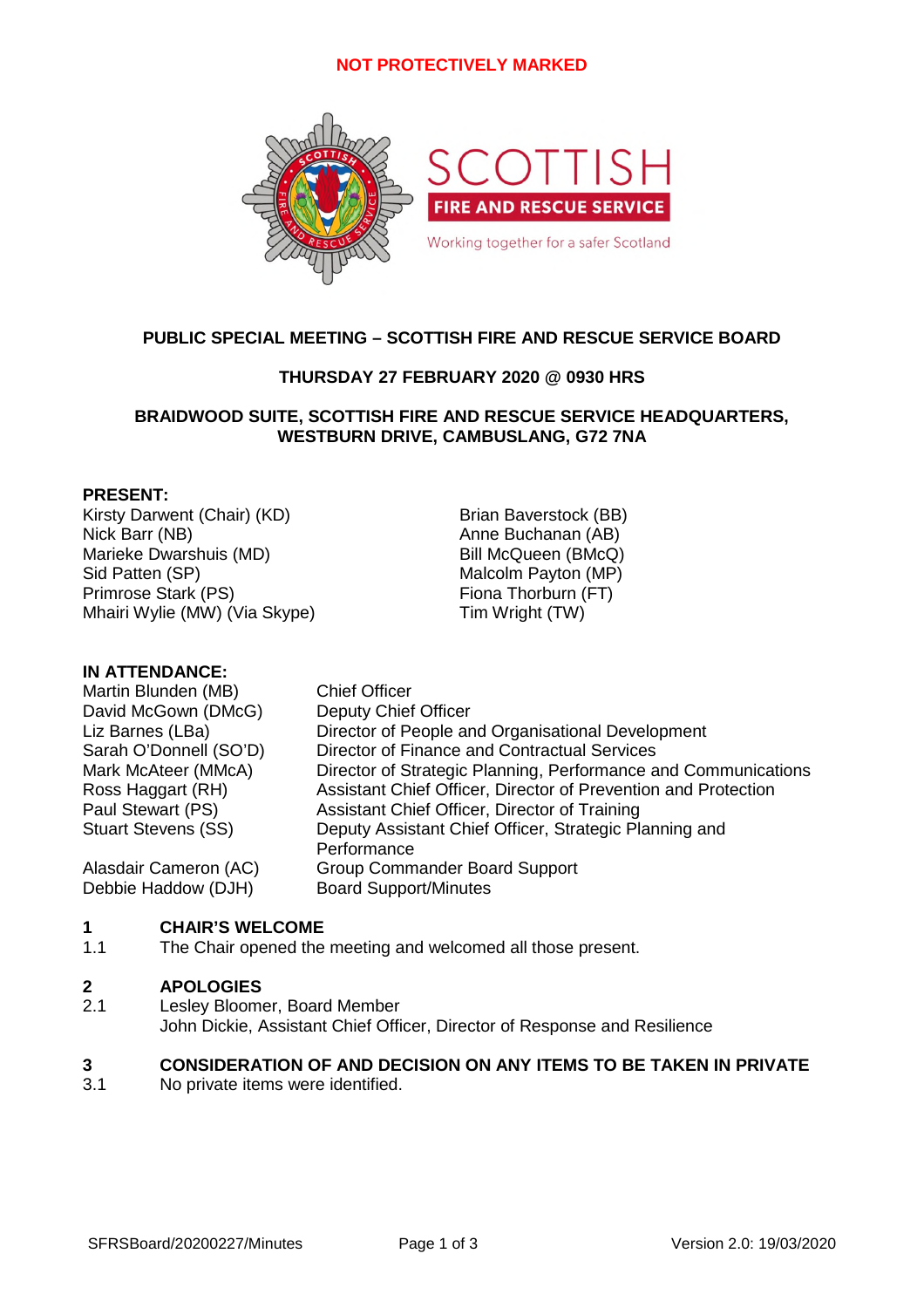#### **4 DECLARATION OF INTERESTS**

4.1 None

#### **5 BUDGET STRATEGY 2020/21**

- 5.1 SO'D presented a report to the Board seeking their approval for the 2020/21 Budget Strategy, noting the delay in presenting the budget and the budget allocation from Scottish Government. SO'D highlighted the following key areas:
	- Scottish Government's support for the proposal to broaden the role of firefighters, however the current budget does not support the current pay offer.
	- Work continuing to develop a UK-wide Emergency Service Network through the Emergency Services Mobile Communications Programme (ESMCP).
	- Assumptions in relation to COP 26 and Brexit.
	- Accounting standard International Financial Reporting Standard **(**IFRS) 16 leases and subsequent reclassification of some costs between resource and capital budgets.
	- Support staff pay 3% increase on 1 April 2020.
	- Uniformed staff pay Pending outcome on pay offer, provision has been made for a 1.9% increase as per regular NJC arrangements. Acceptance of the pay deal would result in an estimated increase of £11.3 million in financial year 2020/21.
	- Inflation for utilities has been based on projected Consumer Price Index (CPI).
	- 3-year Capital Programme will be refreshed and rolled forward to cover 2020-2023 with firm proposals for 2020/21.
	- Challenges with "flat cash" funding, asset investment backlog and replacement of Reinforced Aerated Autoclaved Concrete (RAAC) roof panels were noted.
	- Significant investigation work to support the reduction of carbon emissions.
	- Continuing to explore asset sharing opportunities.
	- Future capital receipts were anticipated for Maddiston and Thornton and the expectation was that this would be retained by the Service.
- 5.2 The Board asked whether there was any additional provision within the budget for environmental spend. SO'D noted that a detailed presentation would be delivered at the Board Strategy Day directly after this meeting. A Carbon Management Plan was being developed and would include details of investments required to achieve the 30% reduction. It was noted property projects and fleet investment would build in environmental improvements. It was acknowledged that additional investment would be required in this area.
- 5.3 The Board commented on pay increases for both Support and Uniformed staff. SO'D confirmed that should the pay offer be rejected; Uniformed staff would return to the NJC arrangements for which budget provision has been made, based on current estimates of standard inflation e.g 1.9%. It was noted that should the pay offer be accepted the Service would continue discussions with Scottish Government to secure additional funds required.
- 5.4 The Board questioned whether the Service had previously been reimbursed for additional costs incurred by major events such as COP 26. SO'D confirmed that the Service was reimbursed for additional services provided during the Commonwealth Games. In relation to COP 26, the Service was accurately recording and evidencing costs incurred to enable recovery. MB has written to Scottish Government to confirm the Service's arrangements and understanding of the provision for COP 26.
- 5.5 In relation to "flat cash" the Board enquired if this was sufficient or were efficiencies required, what the high-risk assumption was and what the contingencies were.